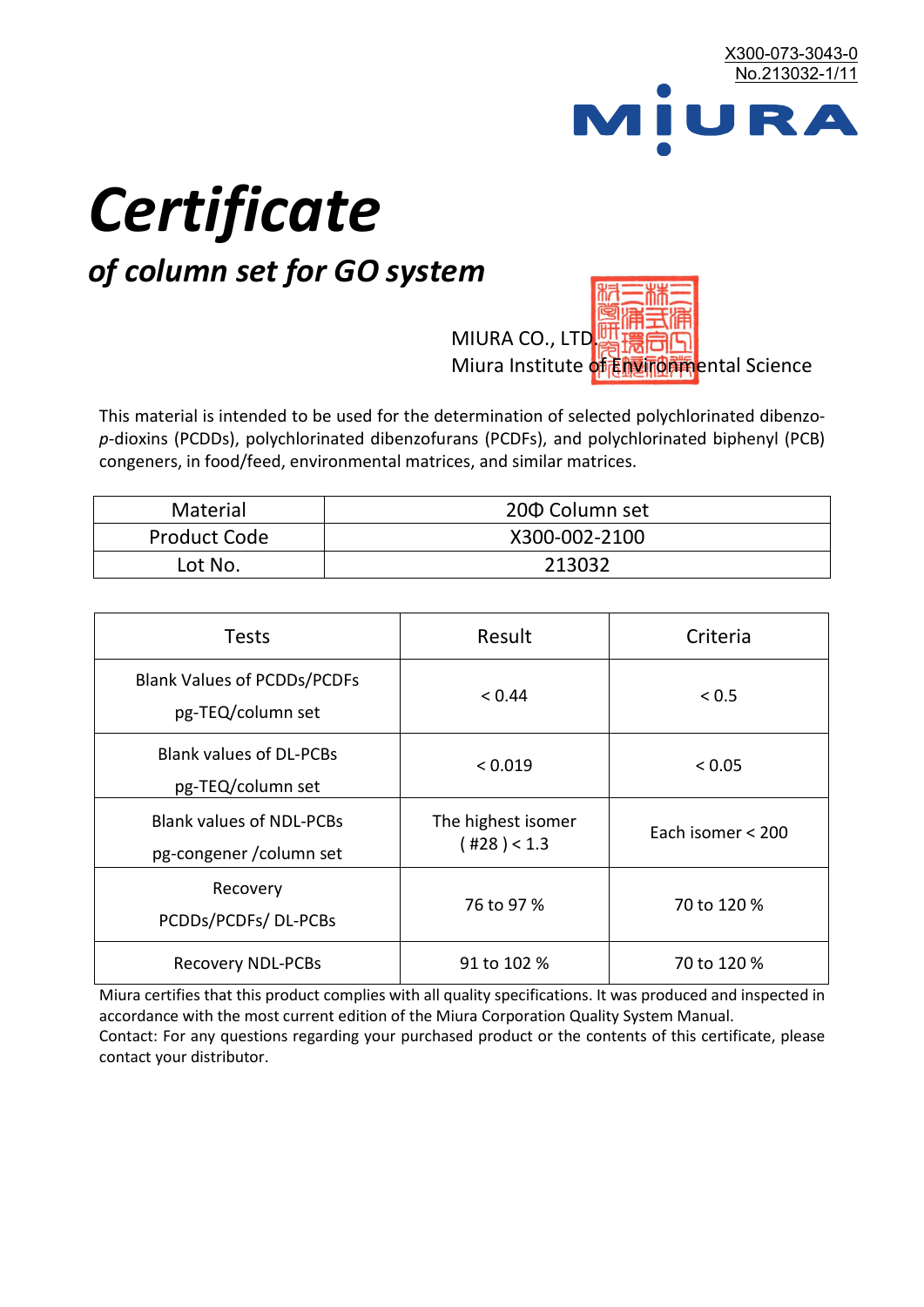## **DESCRIPTIONS**

**Lot Number:** The number mentioned on the labels on the column bag is the lot production number.

**Blank Level Values:** Blank level values, expressed as mass fractions (pg-TEQ per a column set), for selected PCB congeners, PCDD, and PCDF congeners are provided in Table 2. Blank level values are a reference value for which MIURA has the highest confidence in its accuracy, in that all known or suspected sources of bias have been investigated or taken into account (JIS K0311 or JIS K0312).

**Recovery Values (Sample):** Recovery values, expressed as percentages, are provided in Table 3 for selected mass labeled-PCB congeners, and selected mass labeled PCDD and PCDF congeners, based on selected mass labeled recovery standards added before GC-MS measurement. Recovery values meet EU regulations; however, the values meet the MIURA criteria for this certification, which are stricter than what is required by EU regulations.

#### **NOTICE AND WARNING TO USERS**

THE GO SYSTEM COLUMN SET IS INTENDED FOR DIOXIN ANALYTICAL USE ONLY, INCLUDING HAZARDOUS MATERIALS. BEFORE USE, READ THE SDS CAREFULLY; HANDLE PRODUCT AS A HAZARDOUS MATERIAL CAPABLE OF SKIN CORROSION AND/OR EYE DAMAGE.

#### **INSTRUCTIONS FOR STABILITY, STORAGE, AND USE**

**Stability and Storage:** The column set should be stored at room temperatures below 25 °C until use. It should not be frozen or exposed to sunlight or ultraviolet radiation. After removing from the bags, the contents should be used immediately, especially, because the concentration column (lower) "Alumina" can be deactivated under high-humidity. Storing of the removed column set is not recommended.

**Use:** If storing in a cold room or refrigerator, bring them to room temperature (let stand for approximately 30 min), remove water condensed on the surface of the bags. Carefully remove the bags to avoid damage of the column. Use the same lot number with one column set. For more information of column set refer to the operation manual.

### **ANALYTICAL METHODS USED AT MIURA**

For preparation of blank test, several column sets chosen at random per lot production were allowed to reach ambient temperature; two types of the purification columns (upper: silver nitrate silica gel, and lower: sulfuric acid silica gel) were assembled, and 10 mL of n-hexane was added to wet the top of the column with the designated column cap and disposable syringe. Then, a known amount of internal standard solution (containing selected labeled PCB, PCDDs, and PCDFs congeners; as shown in Table 1) dissolved in 6 mL of n-hexane was added to the top of the column with disposable syringe, and the syringe was washed with 2 x 2 mL of n-hexane; the n-hexane was injected into the column again. Then, the purification columns assembled with the concentration columns (upper) and (lower) were set to the each system unit immediately. After two fractions (dioxin and PCB fractions) were obtained from each system unit, a known amount of the recovery standard solution was added to each concentration vessel. Finally, both fractions were concentrated using an evaporation system under nitrogen to 0.01 mL.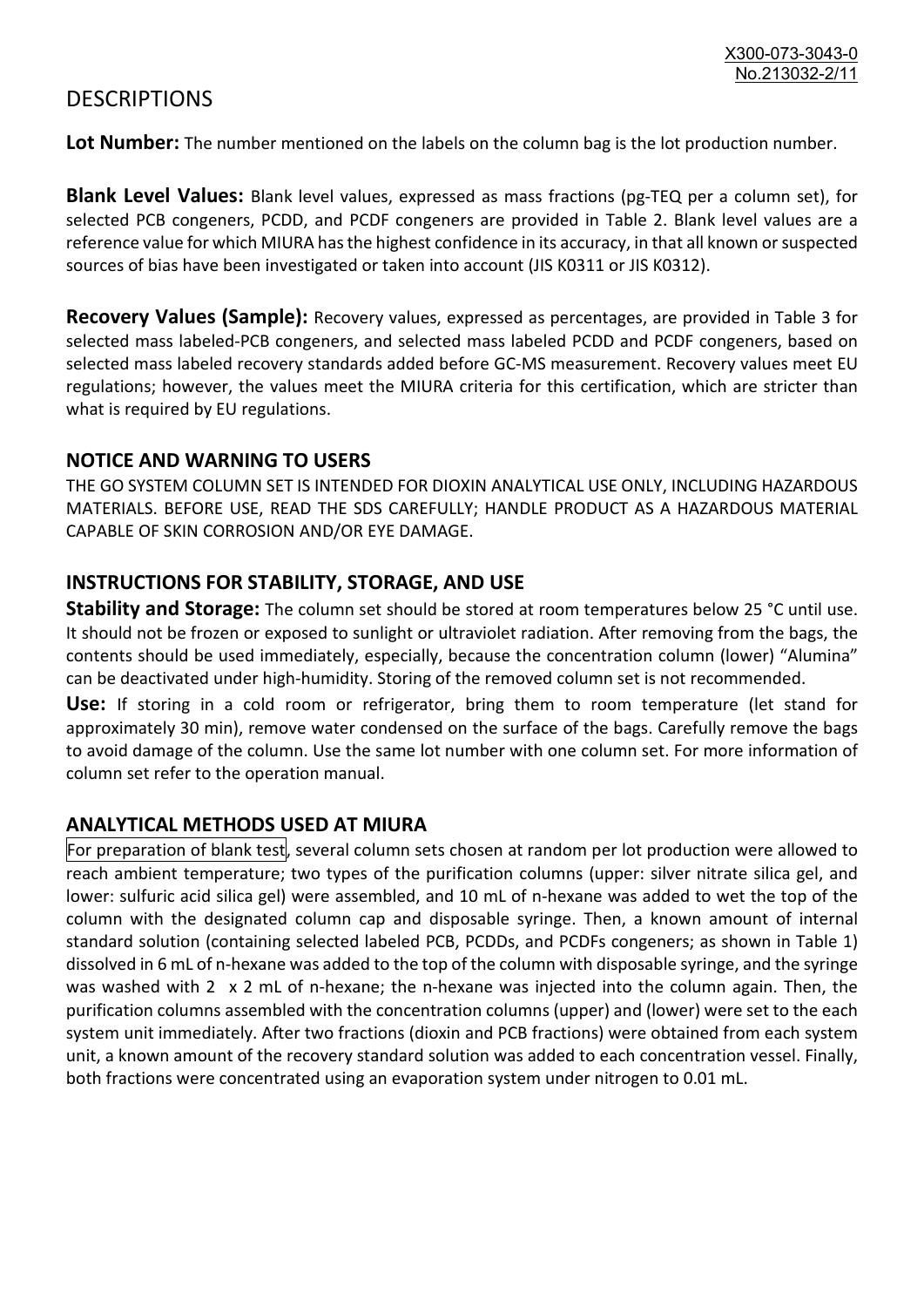X300-073-3043-0 No.213032-3/

| Compounds                   | Standard                      | Maker Code     | Maker                           | <b>Diluted</b><br>Concentration |
|-----------------------------|-------------------------------|----------------|---------------------------------|---------------------------------|
| PCDDs and PCDFs,<br>DL-PCBs | Internal Standard             | DF-SS-A        |                                 | $10$ ng/mL<br>in decane         |
|                             | <b>Internal Standard</b>      | DFP-LCS-B      |                                 |                                 |
|                             | Recovery (Surrogate) Standard | DF-IS-J        | Wellington<br>Laboratories Inc. |                                 |
| <b>NDL-PCBs</b>             | Internal Standard             | <b>MBP-28</b>  |                                 |                                 |
|                             |                               | <b>MBP-52</b>  |                                 |                                 |
|                             |                               | MBP-101        |                                 |                                 |
|                             |                               | <b>MBP-138</b> |                                 |                                 |
|                             |                               | MBP-153        |                                 |                                 |
|                             | Recovery (Surrogate) Standard | <b>MBP-19</b>  |                                 |                                 |
|                             |                               | <b>MBP-70</b>  |                                 |                                 |
|                             |                               | MBP-111        |                                 |                                 |
|                             |                               | MBP-162        |                                 |                                 |
|                             |                               | <b>MBP-178</b> |                                 |                                 |

Table 1. Standard solutions used for recovery tests.

The concentrated dioxin fraction was analyzed using gas chromatography / high resolution mass spectrometry (GC/HRMS) operated in electron impact (EI) mode. A 0.25 mm ID × 60 m fused silica capillary (BPX-DXN, TRAJAN) was used. The concentrated PCB fraction was analyzed using GC/HRMS operated in EI mode. A 0.25 mm ID × 60 m fused silica capillary (HT8-PCB, TRAJAN) was used. All injections were 2 μL using a splitless inlet. The results, blank level values, are provided in Table 2. The chromatograms of each compounds are shown at page 6 and after. Furthermore, the dioxin and PCB fractions were analyzed using gas chromatography / low resolution mass spectrometry operated in total ion scan (m/z 50 to 500) mode, to confirm if interferences may affect determination of target compounds by GC/HRMS are included in the fractions, the chromatograms are not shown here.

For the recovery test (sample), The sunflower seed oil from Helianthus annuus (S5007-1L, Sigma Aldrich) was dissolved in 2 mL of n-hexane. A known amount of the internal standard solution was added to the flask, mixed, and allowed to equilibrate. First, several column sets chosen at random per lot production were allowed to reach ambient temperature; the purification columns (upper) and (lower) were assembled. 10 mL of n-hexane was added to wet the top of the column with the designated column cap and disposable syringe. Then, the sample with the internal standard was injected into the top of the column with the disposable syringe, and the syringe was washed with 2 x 2 mL of n-hexane; the n-hexane was injected into the column again. The purification column was assembled with the concentration column (upper) and (lower), and set to the each system unit immediately. After obtaining two fractions from the system unit, the dioxin and PCB fractions were concentrated using an evaporation system under nitrogen to approximately 0.01 mL. After the addition of a known amount of recovery standard solution, the both fractions were concentrated to 0.02 mL; then dioxin and PCB in each fractions were analyzed using GC/HRMS as mentioned above test. The inspection results is displayed in Table 3.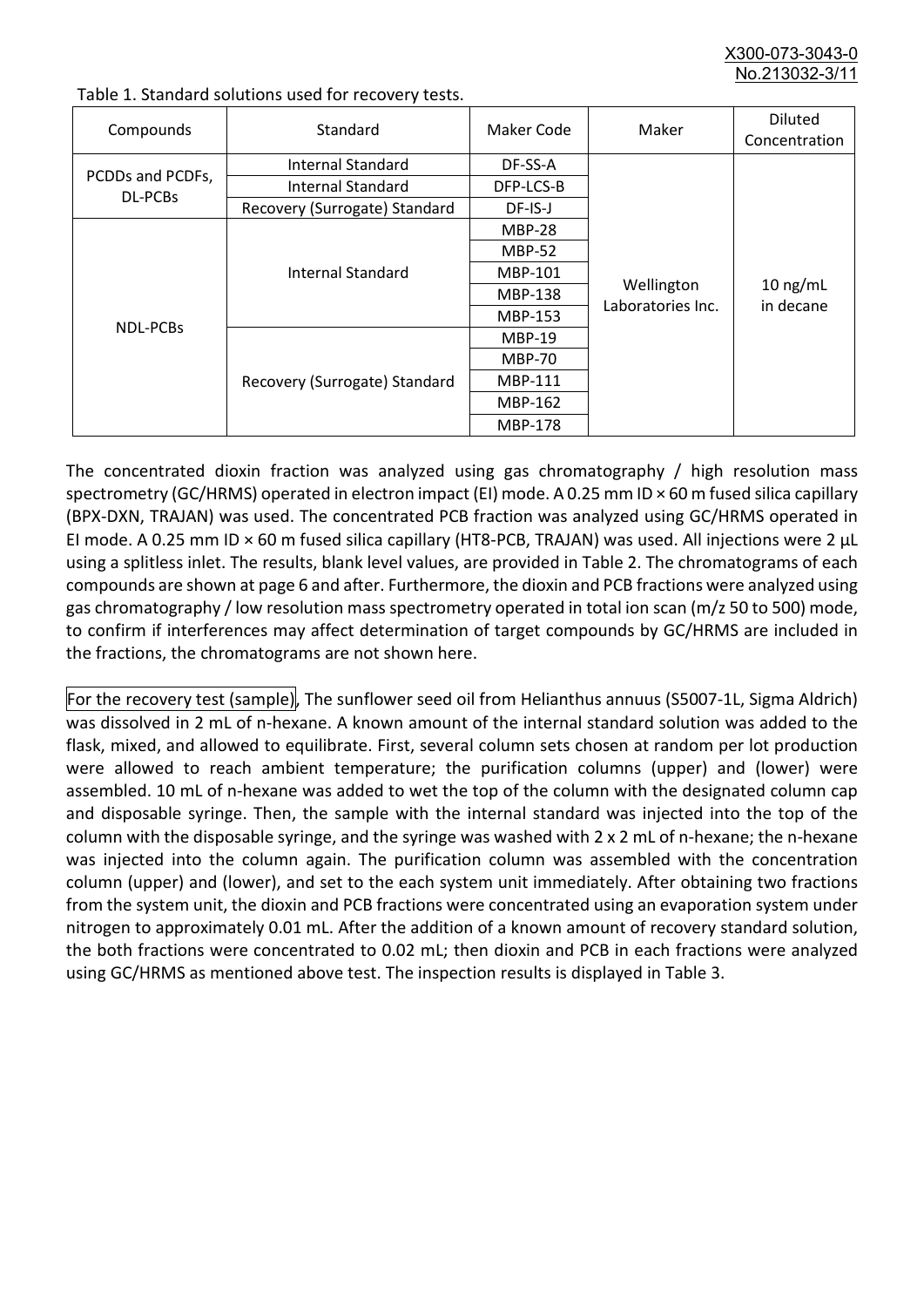X300-073-3043-0 No.213032-4/11

| able 2 Diarik levels of dioxins (FCDD3/FCDF3 and DL-FCD3) and NDL-FCD3 per column set.<br>Congener | Concentration | <b>LOQ</b> | <b>LOD</b> | $S/N=3$   | TEQ*      |
|----------------------------------------------------------------------------------------------------|---------------|------------|------------|-----------|-----------|
|                                                                                                    | pg/column     | pg/column  | pg/column  | pg/column | pg/column |
| 2,3,7,8-TeCDD                                                                                      | <b>ND</b>     | 0.29       | 0.09       | 0.09      | 0.09      |
| 1,2,3,7,8-PeCDD                                                                                    | <b>ND</b>     | 0.30       | 0.09       | 0.07      | 0.09      |
| 1,2,3,4,7,8-HxCDD                                                                                  | <b>ND</b>     | 0.8        | 0.2        | 0.1       | 0.02      |
| 1,2,3,6,7,8-HxCDD                                                                                  | <b>ND</b>     | 0.7        | 0.2        | 0.1       | 0.02      |
| 1,2,3,7,8,9-HxCDD                                                                                  | <b>ND</b>     | 0.8        | 0.2        | 0.1       | 0.02      |
| 1,2,3,4,6,7,8-HpCDD                                                                                | <b>ND</b>     | 1.3        | 0.4        | 0.1       | 0.004     |
| <b>OCDD</b>                                                                                        | <b>ND</b>     | 1.9        | 0.6        | 0.1       | 0.00018   |
| 2,3,7,8-TeCDF                                                                                      | <b>ND</b>     | 0.9        | 0.3        | 0.05      | 0.03      |
| 1,2,3,7,8-PeCDF                                                                                    | <b>ND</b>     | 0.8        | 0.2        | 0.09      | 0.006     |
| 2,3,4,7,8-PeCDF                                                                                    | <b>ND</b>     | 0.5        | 0.2        | 0.08      | 0.06      |
| 1,2,3,4,7,8-HxCDF                                                                                  | <b>ND</b>     | 0.6        | 0.2        | 0.07      | 0.02      |
| 1,2,3,6,7,8-HxCDF                                                                                  | <b>ND</b>     | 0.9        | 0.3        | 0.07      | 0.03      |
| 1,2,3,7,8,9-HxCDF                                                                                  | <b>ND</b>     | 0.6        | 0.2        | 0.08      | 0.02      |
| 2,3,4,6,7,8-HxCDF                                                                                  | <b>ND</b>     | 0.6        | 0.2        | 0.07      | 0.02      |
| 1,2,3,4,6,7,8-HpCDF                                                                                | <b>ND</b>     | 1.0        | 0.3        | 0.07      | 0.003     |
| 1,2,3,4,7,8,9-HpCDF                                                                                | <b>ND</b>     | 1.1        | 0.3        | 0.08      | 0.003     |
| <b>OCDF</b>                                                                                        | <b>ND</b>     | 2.0        | 0.6        | 0.2       | 0.00018   |
| #81 (3,4,4',5-TeCB)                                                                                | <b>ND</b>     | 0.7        | 0.2        | 0.03      | 0.00006   |
| #77 (3,3',4,4'-TeCB)                                                                               | <b>ND</b>     | 1.5        | 0.5        | 0.04      | 0.00005   |
| #126 (3,3',4,4',5-PeCB)                                                                            | <b>ND</b>     | 0.4        | 0.1        | 0.1       | 0.01      |
| #169 (3,3',4,4',5,5'-HxCB)                                                                         | <b>ND</b>     | 0.9        | 0.3        | 0.08      | 0.009     |
| #123 (2',3,4,4',5-PeCB)                                                                            | <b>ND</b>     | 0.4        | 0.1        | 0.07      | 0.000003  |
| #118 (2,3',4,4',5-PeCB)                                                                            | <b>ND</b>     | 0.7        | 0.2        | 0.07      | 0.000006  |
| #105 (2,3,3',4,4'-PeCB)                                                                            | <b>ND</b>     | 0.4        | 0.1        | 0.07      | 0.000003  |
| #114 (2,3,4,4',5-PeCB)                                                                             | <b>ND</b>     | 0.6        | 0.2        | 0.06      | 0.000006  |
| #167 (2,3',4,4',5,5'-HxCB)                                                                         | <b>ND</b>     | 0.4        | 0.1        | 0.07      | 0.000003  |
| #156 (2,3,3',4,4',5-HxCB)                                                                          | <b>ND</b>     | 0.5        | 0.1        | 0.06      | 0.000003  |
| #157 (2,3,3',4,4',5'-HxCB)                                                                         | <b>ND</b>     | 0.6        | 0.2        | 0.07      | 0.000006  |
| #189 (2,3,3',4,4',5,5'-HpCB)                                                                       | <b>ND</b>     | 0.4        | 0.1        | 0.06      | 0.000003  |
| #28 (2,4,4'-TrCB)                                                                                  | 1.3           | 0.4        | 0.1        | 0.07      |           |
| #52 (2,2',5,5'-TeCB)                                                                               | 0.5           | 0.3        | 0.1        | 0.09      |           |
| #101 (2,2',4,5,5'-PeCB)                                                                            | <b>ND</b>     | 0.4        | 0.1        | 0.07      |           |
| #138 (2,2',3,4,4',5'-HxCB)                                                                         | <b>ND</b>     | 0.6        | 0.2        | 0.07      |           |
| #153 (2,2',4,4',5,5'-HxCB)                                                                         | <b>ND</b>     | 1.1        | 0.3        | 0.07      |           |
| #180 (2,2',3,4,4',5,5'-HpCB)                                                                       | <b>ND</b>     | 0.6        | 0.2        | 0.08      |           |

\* TEQ: Toxicity Equivalents (are applied WHO-TEF(2006))

- 1. The figures in the parentheses in the concentration of actual measurement denote the concentration of the LOD or more and less than the LOQ.
- 2. ND in the concentration of actual measurement denotes less than the LOD.
- 3. TEQ are calculated with an actual measurement which is the concentration of the LOQ or more, and an actual measurement which is the concentration of the LOD or more and less than the LOQ, respectively. For values less than the LOD, TEQ are calculated with the LOD.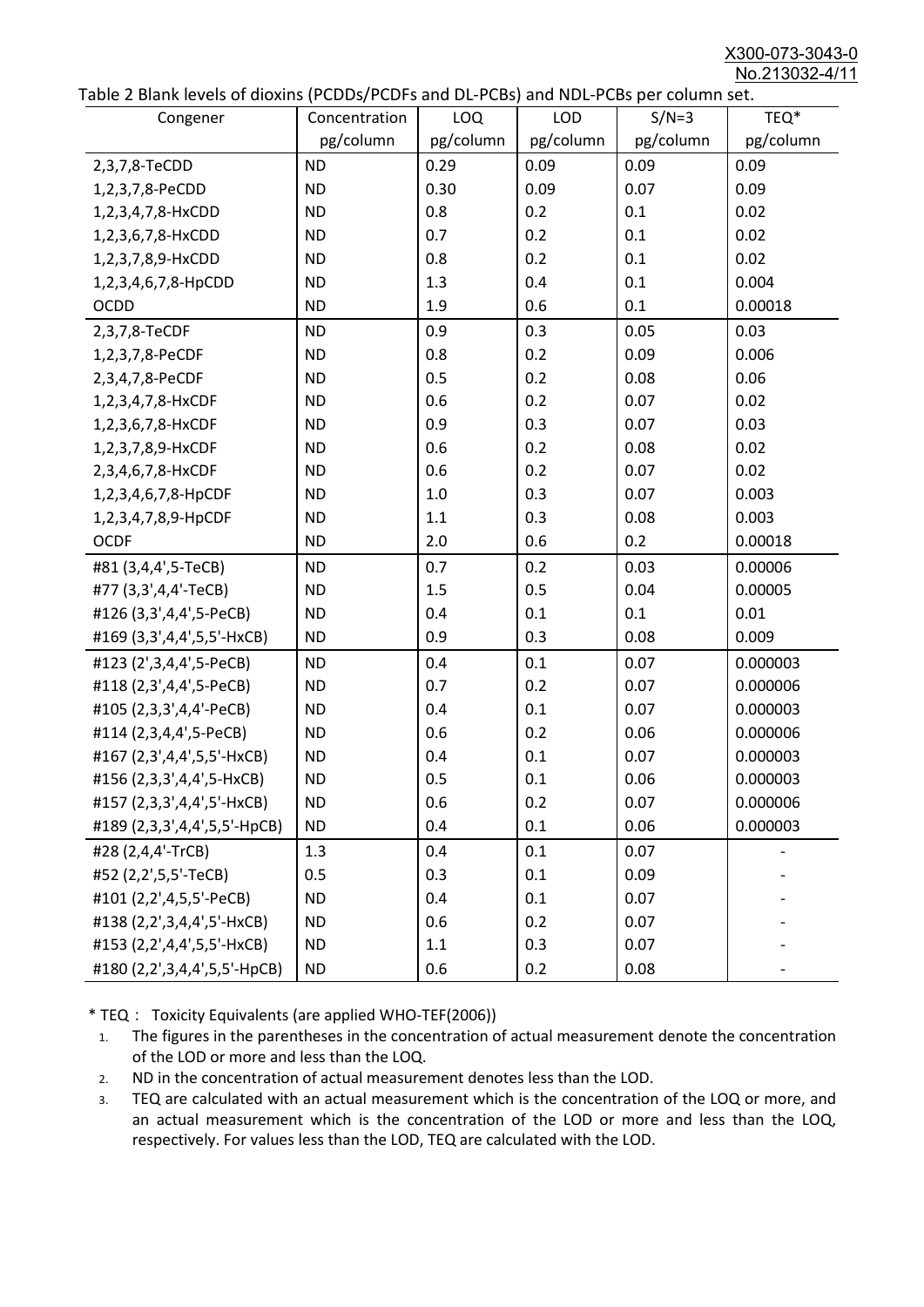| uwic J.<br><u>RECOVERTS OF RESERVED INTERNATION STATIONS</u><br>Congener | Sample |  |  |
|--------------------------------------------------------------------------|--------|--|--|
| 2,3,7,8-TeCDD                                                            | 76 %   |  |  |
| 1,2,3,7,8-PeCDD                                                          | 86%    |  |  |
| 1,2,3,4,7,8-HxCDD                                                        | 89%    |  |  |
| 1,2,3,6,7,8-HxCDD                                                        | 93 %   |  |  |
| 1,2,3,7,8,9-HxCDD                                                        | 85 %   |  |  |
| 1,2,3,4,6,7,8-HpCDD                                                      | 92%    |  |  |
| <b>OCDD</b>                                                              | 87%    |  |  |
| 2,3,7,8-TeCDF                                                            | 85%    |  |  |
| 1,2,3,7,8-PeCDF                                                          | 92%    |  |  |
| 2,3,4,7,8-PeCDF                                                          | 91%    |  |  |
| 1,2,3,4,7,8-HxCDF                                                        | 89%    |  |  |
| 1,2,3,6,7,8-HxCDF                                                        | 90%    |  |  |
| 1,2,3,7,8,9-HxCDF                                                        | 95 %   |  |  |
| 2,3,4,6,7,8-HxCDF                                                        | 87%    |  |  |
| 1,2,3,4,6,7,8-HpCDF                                                      | 85%    |  |  |
| 1,2,3,4,7,8,9-HpCDF                                                      | 89%    |  |  |
| <b>OCDF</b>                                                              | 87%    |  |  |
| #81 (3,4,4',5-TeCB)                                                      | 85%    |  |  |
| #77 (3,3',4,4'-TeCB)                                                     | 85%    |  |  |
| #126 (3,3',4,4',5-PeCB)                                                  | 88%    |  |  |
| #169 (3,3',4,4',5,5'-HxCB)                                               | 90%    |  |  |
| #123 (2',3,4,4',5-PeCB)                                                  | 93 %   |  |  |
| #118 (2,3',4,4',5-PeCB)                                                  | 90%    |  |  |
| #105 (2,3,3',4,4'-PeCB)                                                  | 91%    |  |  |
| #114 (2,3,4,4',5-PeCB)                                                   | 96 %   |  |  |
| #167 (2,3',4,4',5,5'-HxCB)                                               | 92%    |  |  |
| #156 (2,3,3',4,4',5-HxCB)                                                | 92 %   |  |  |
| #157 (2,3,3',4,4',5'-HxCB)                                               | 94 %   |  |  |
| #189 (2,3,3',4,4',5,5'-HpCB)                                             | 97%    |  |  |
| #28 (2,4,4'-TrCB)                                                        | 102 %  |  |  |
| #52 (2,2',5,5'-TeCB)                                                     | 101%   |  |  |
| #101 (2,2',4,5,5'-PeCB)                                                  | 96 %   |  |  |
| #138 (2,2',3,4,4',5'-HxCB)                                               | 98%    |  |  |
| #153 (2,2',4,4',5,5'-HxCB)                                               | 91%    |  |  |
| #180 (2,2',3,4,4',5,5'-HpCB)                                             | 93 %   |  |  |

Table 3. Recoveries of labeled internal standards.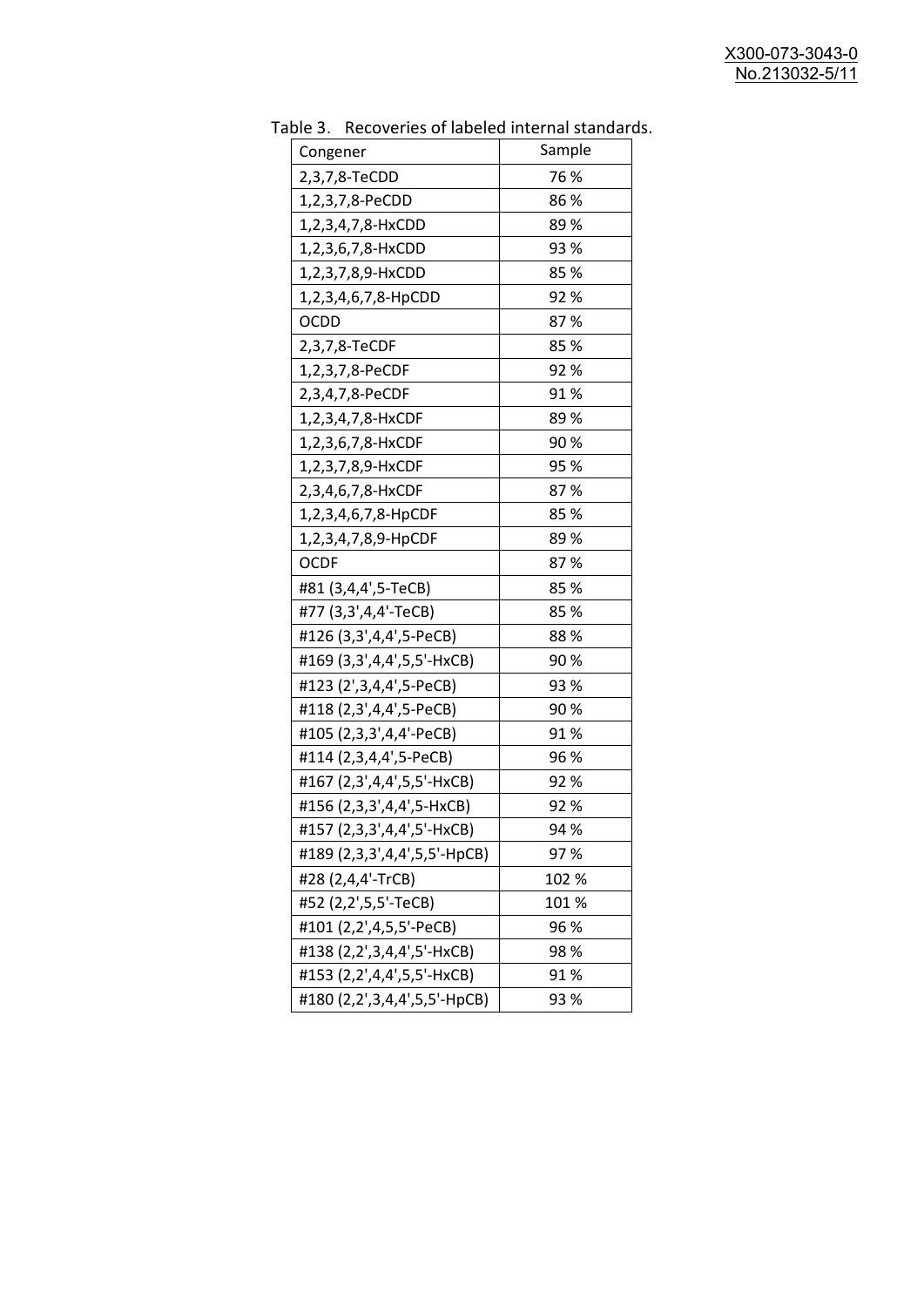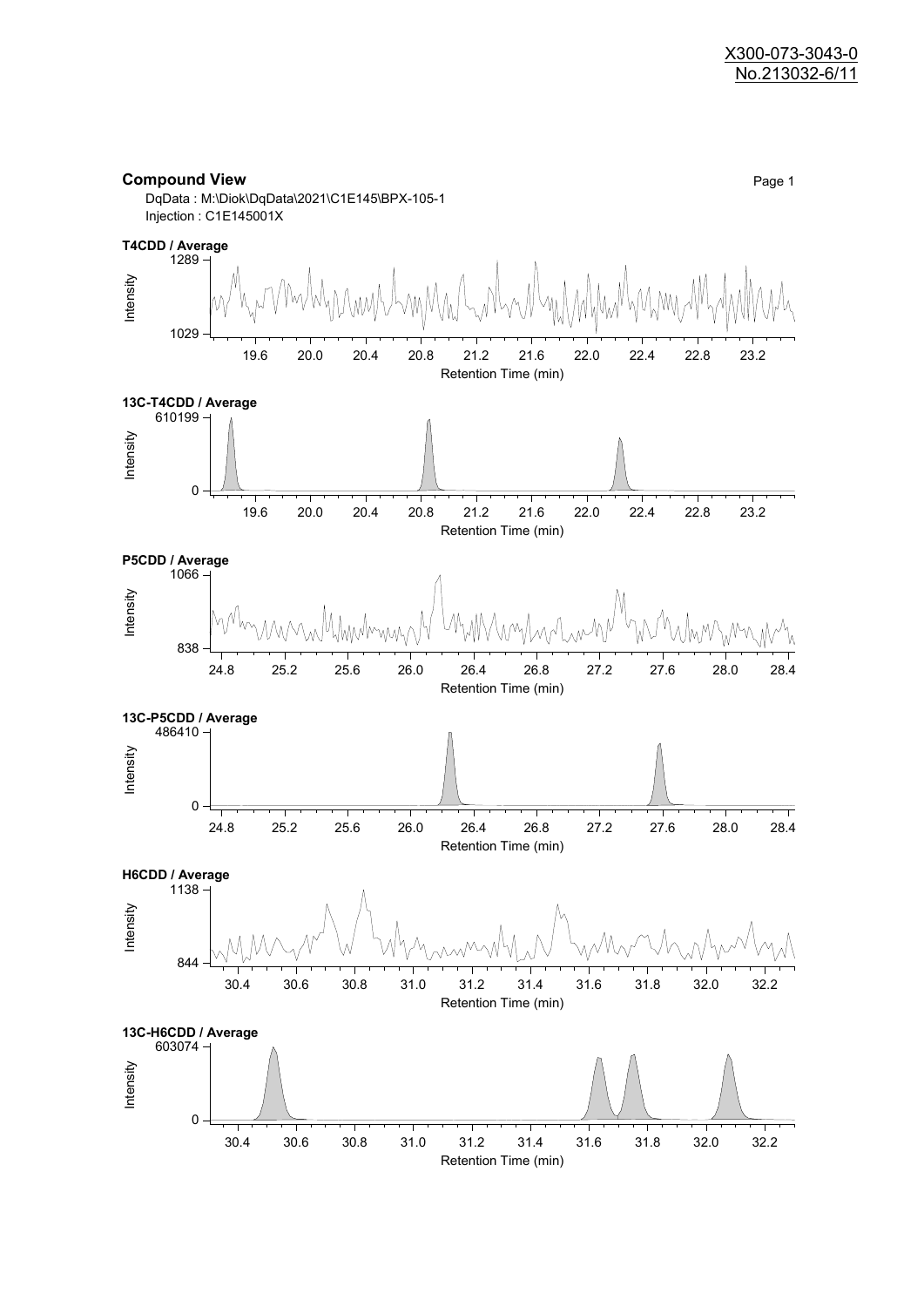#### X300-073-3043-0 No.213032-7/11

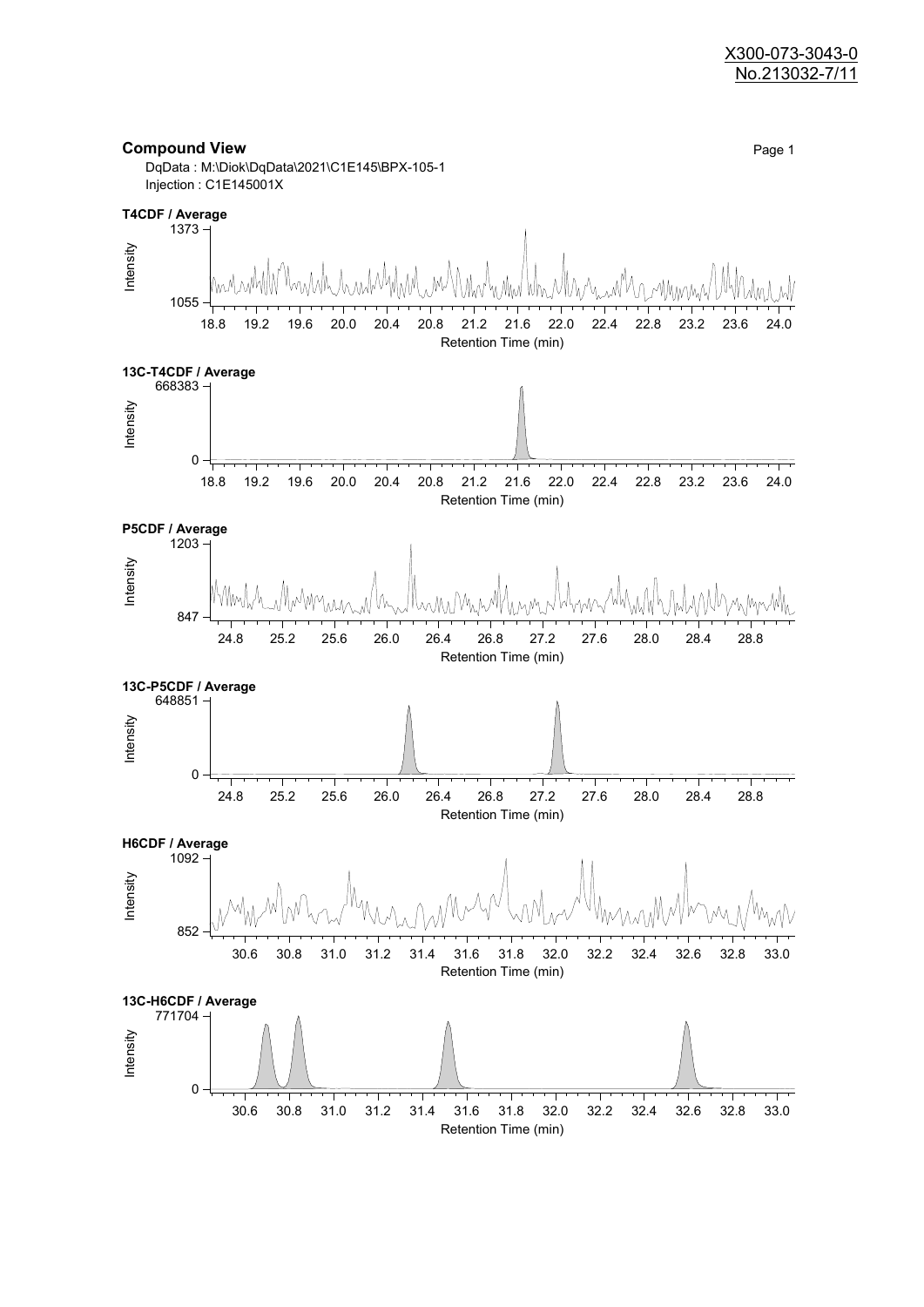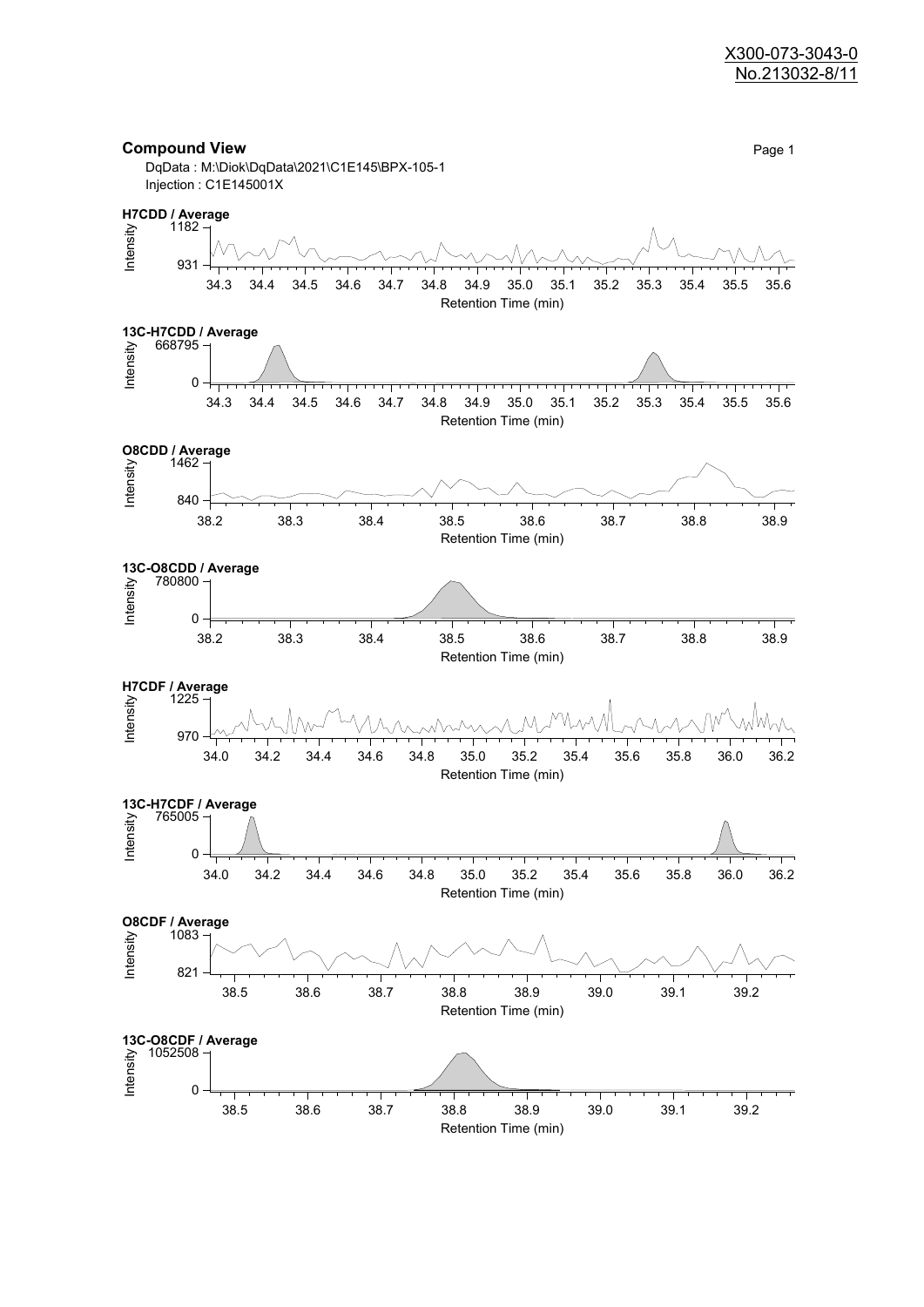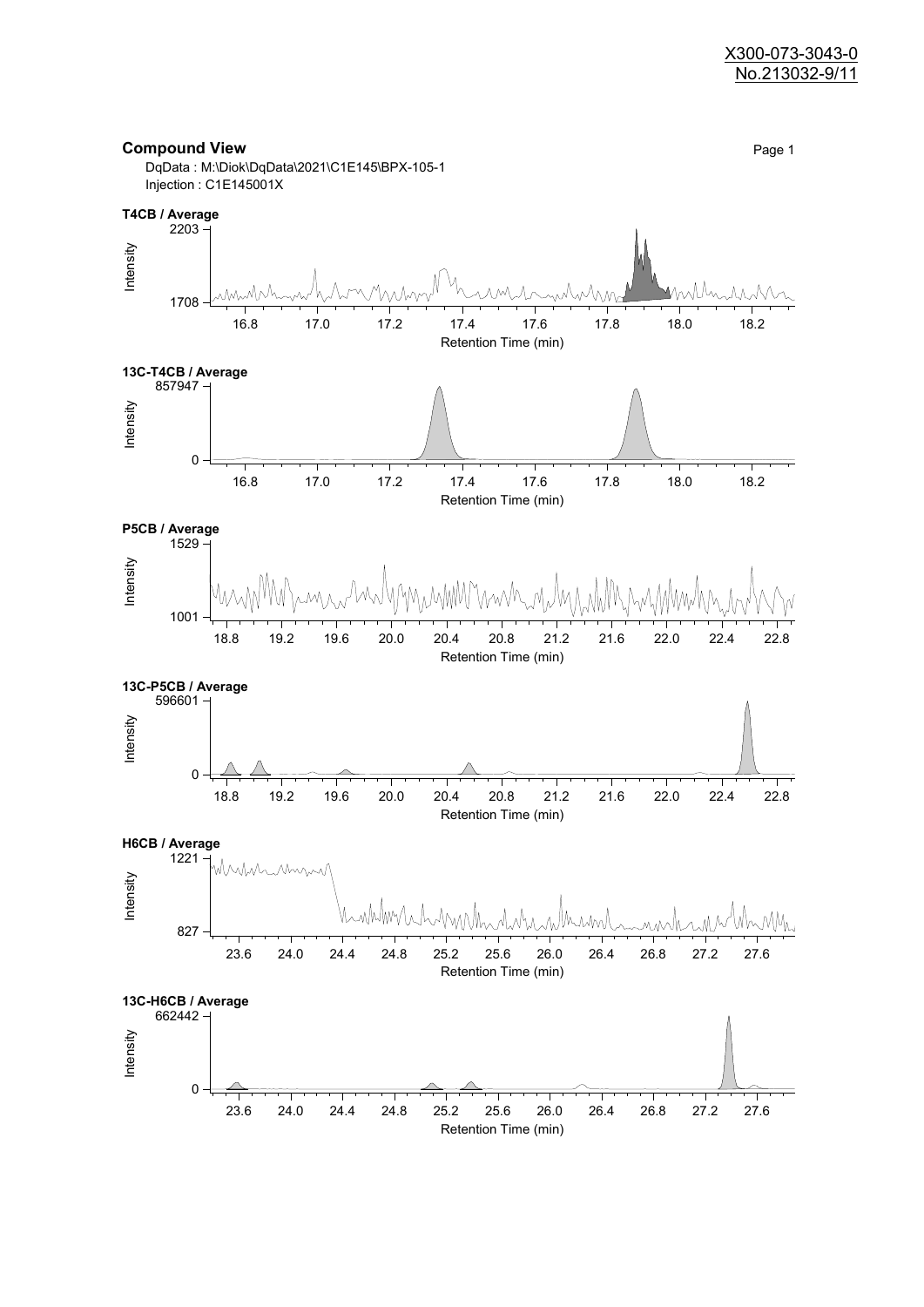#### X300-073-3043-0 No.213032-10/11